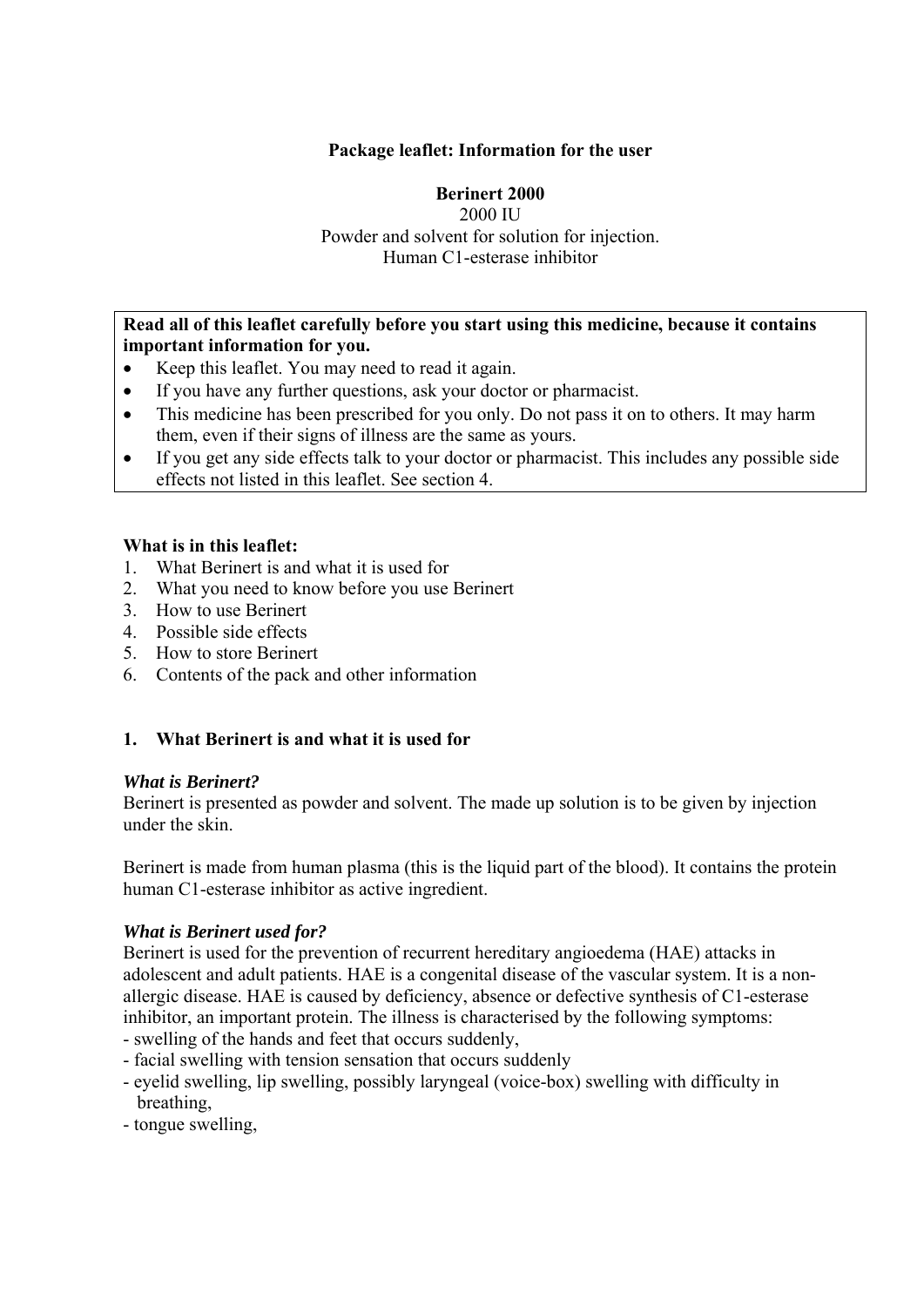- colic pain in abdominal region

Generally, all parts of the body can be affected.

# **2. What you need to know before you use Berinert**

The following sections contain information that your doctor should consider before you are given Berinert.

# **Do not use Berinert:**

 if you have experienced life-threatening immediate hypersensitivity reactions, including anaphylaxis to the protein C1-esterase inhibitor or any of the other ingredients of this medicine listed in section *6.*

 **Please inform your doctor or pharmacist if you are allergic to any medicine or food.**

# **Warnings and precautions:**

Talk to your doctor or pharmacist before using Berinert,

- if severe allergic or anaphylactic-type reactions occur (a serious allergic reaction that causes severe difficulty in breathing or dizziness). **Administration of Berinert should be stopped immediately (e.g. discontinue injection).**
- if you have a history of blood clotting problems. Blood clots have occurred in patients receiving intravenous Berinert. Very high doses of Berinert in diseases other than HAE, could increase the risk of blood clots. However, for subcutaneous Berinert, there is no established link with blood clots at the dose that your doctor is recommended to prescribe. Tell your doctor if you have a history of heart or blood vessel disease, stroke, blood clots or have thick blood, an indwelling catheter/access device in one of your veins, or have been immobile for some time. These things may increase your risk of having a blood clot after using Berinert. Also tell your doctor what drugs you are using, as some drugs, such a birth control pills or certain androgens, may increase your risk of developing a blood clot.

Your doctor will consider carefully the benefit of treatment with Berinert compared with the risk of these complications.

# *Virus safety*

When medicines are made from human blood or plasma, certain measures are put in place to prevent infections being passed on to patients. These include:

- careful selection of blood and plasma donors to make sure those at risk of carrying infections are excluded, and
- the testing of each donation and pools of plasma for signs of virus/infections.

Manufacturers of these products also include steps in the processing of the blood or plasma that can inactivate or remove viruses. Despite these measures, when medicines prepared from human blood or plasma are administered, the possibility of passing on infection cannot be totally excluded. This also applies to any unknown or emerging viruses or other types of infections.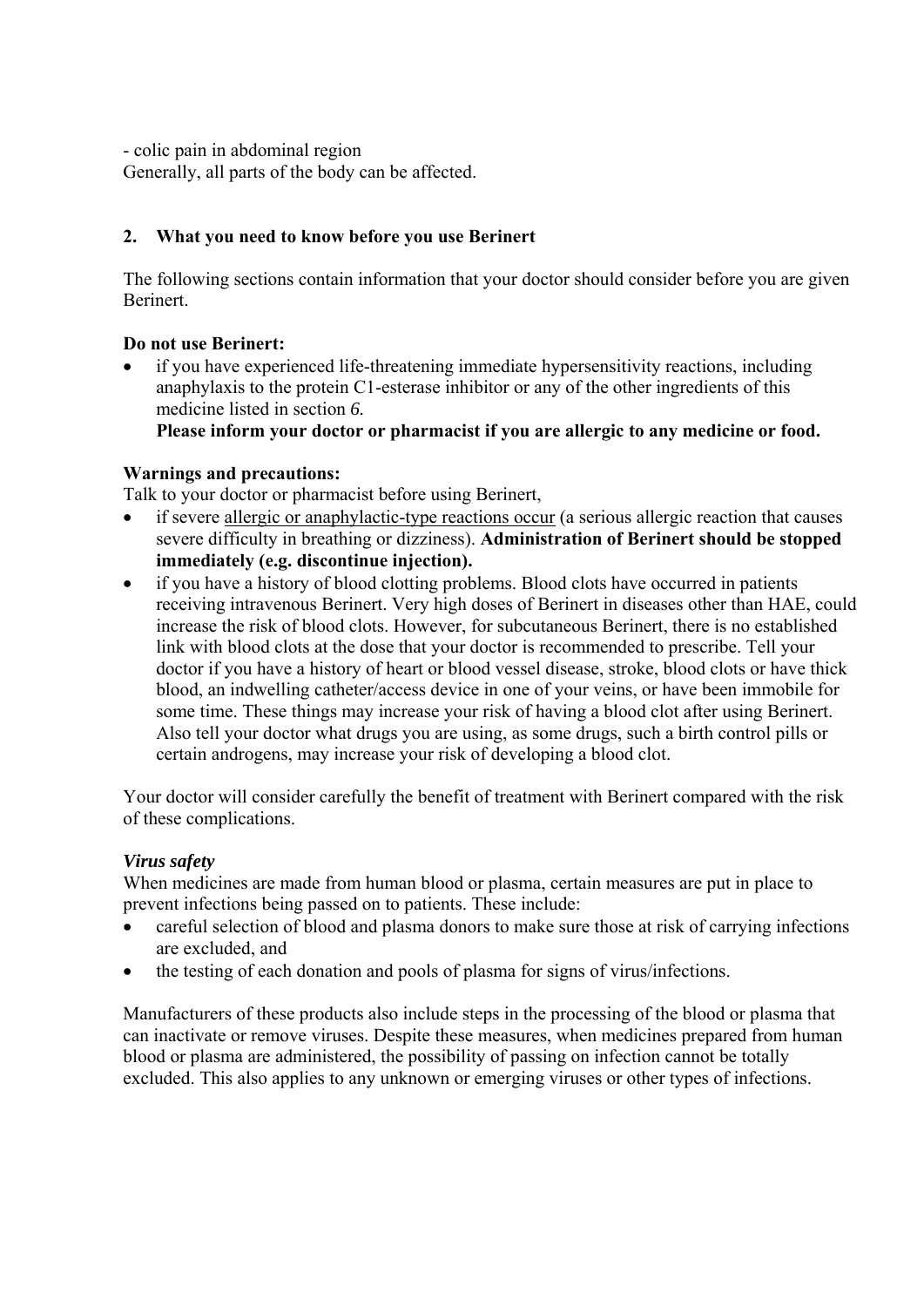The measures taken are considered effective for enveloped viruses such as human immunodeficiency virus (HIV, the AIDS virus), hepatitis B virus, hepatitis C virus (inflammation of the liver) and for the non-enveloped viruses hepatitis A (inflammation of the liver) and parvovirus B19.

Your doctor may recommend that you consider vaccination against hepatitis A and B if you regularly/repeatedly receive human plasma-derived products.

It is strongly recommended that every time that Berinert is given, the date of administration, the batch number and the injected volume should be recorded.

#### **Other medicines and Berinert**

- Tell your doctor or pharmacist if you are taking, have recently taken or might take any other medicines, including medicines obtained without a prescription.
- Berinert should not be mixed with other medicinal products and diluents in the syringe.

#### **Pregnancy and breast-feeding**

If you are pregnant or breast-feeding, think you may be pregnant or are planning to have a baby, ask your doctor or pharmacist for advice before taking this medicine.

#### **Driving and using machines**

Berinert does not affect your ability to drive and use machines.

### **Berinert contains sodium**

This medicine contains less than 1 mmol sodium (23mg) per vial, that is to say essentially .sodium-free".

# **3. How to use Berinert**

Berinert is intended for self-administration by subcutaneous injection. You or your carer has to be trained on how to administer Berinert as needed.

#### **Dosage**

The recommended dose of Berinert is 60 IU/kg body weight.

#### **Paediatric population**

The recommended dose is the same as in adults.

#### *Overdose*

No case of overdose has been reported.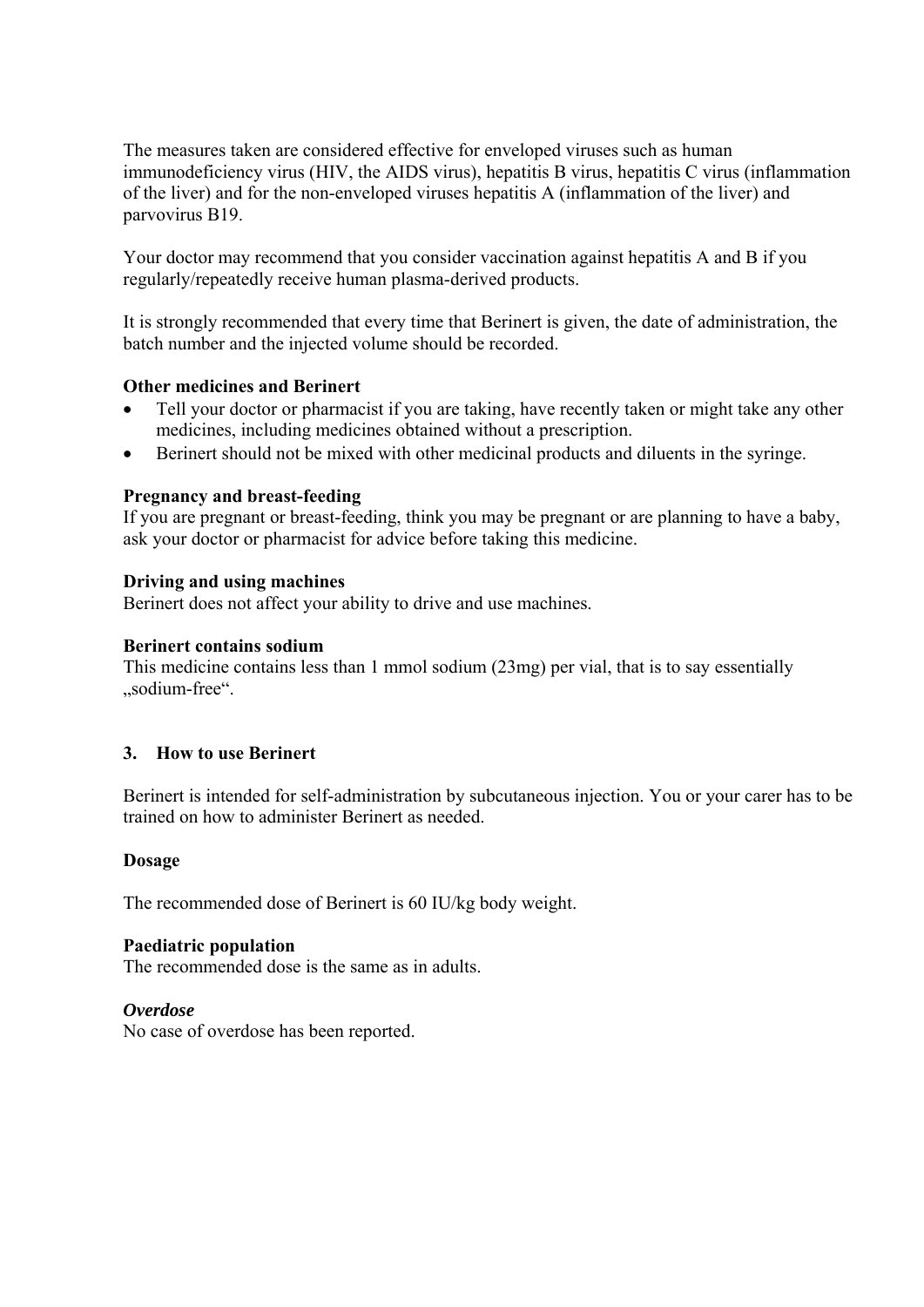### **Reconstitution and method of administration**

If your doctor decides that you may be suitable for home-treatment, he/she will give you detailed instructions. You will be required to keep a diary in order to document each treatment received at home and to bring it to each of your visits to the doctor. Regular review of your/your carer's injection technique will be performed to ensure continued appropriate handling.

### *General instructions*

- The powder must be dissolved and withdrawn from the vial under aseptic conditions. Use the syringe provided with the product.
- The made up solution should be colourless and clear to slightly opalescent. After filtering or withdrawal (see below) the solution should be checked by eye for small particles and discoloration, before it is administered.
- Do not use the solution if it is visibly cloudy or if it contains flakes or particles.
- Any unused product or waste material should be disposed of in accordance with local requirements and as instructed by your doctor.

### *Reconstitution*

Without opening either vial, warm the Berinert powder and the solvent to room temperature. This can be done either by leaving the vials at room temperature for about an hour, or by holding them in your hands for a few minutes. DO NOT expose the vials to direct heat. The vials must not be heated above body temperature (37°C).

Carefully remove the protective caps from the solvent vial and the product vial. Clean the exposed rubber stoppers of both vials with one alcohol swab each and allow them to dry. The solvent can now be transferred to the powder with the administration set (Mix2Vial) attached. Please follow the instructions given below.

|               | 1. Open the Mix2Vial package by peeling off<br>the lid. Do not remove the Mix2Vial from the<br>blister package!                                                                                                                            |
|---------------|--------------------------------------------------------------------------------------------------------------------------------------------------------------------------------------------------------------------------------------------|
| $\mathcal{D}$ | 2. Place the solvent vial on an even, clean<br>surface and hold the vial tight. Take the<br>Mix2Vial together with the blister package<br>and push the spike of the blue adapter end<br>straight down through the solvent vial<br>stopper. |
|               | 3. Carefully remove the blister package from<br>the Mix2Vial set by holding at the rim, and<br>pulling vertically upwards. Make sure that<br>you only pull away the blister package and<br>not the Mix2Vial set.                           |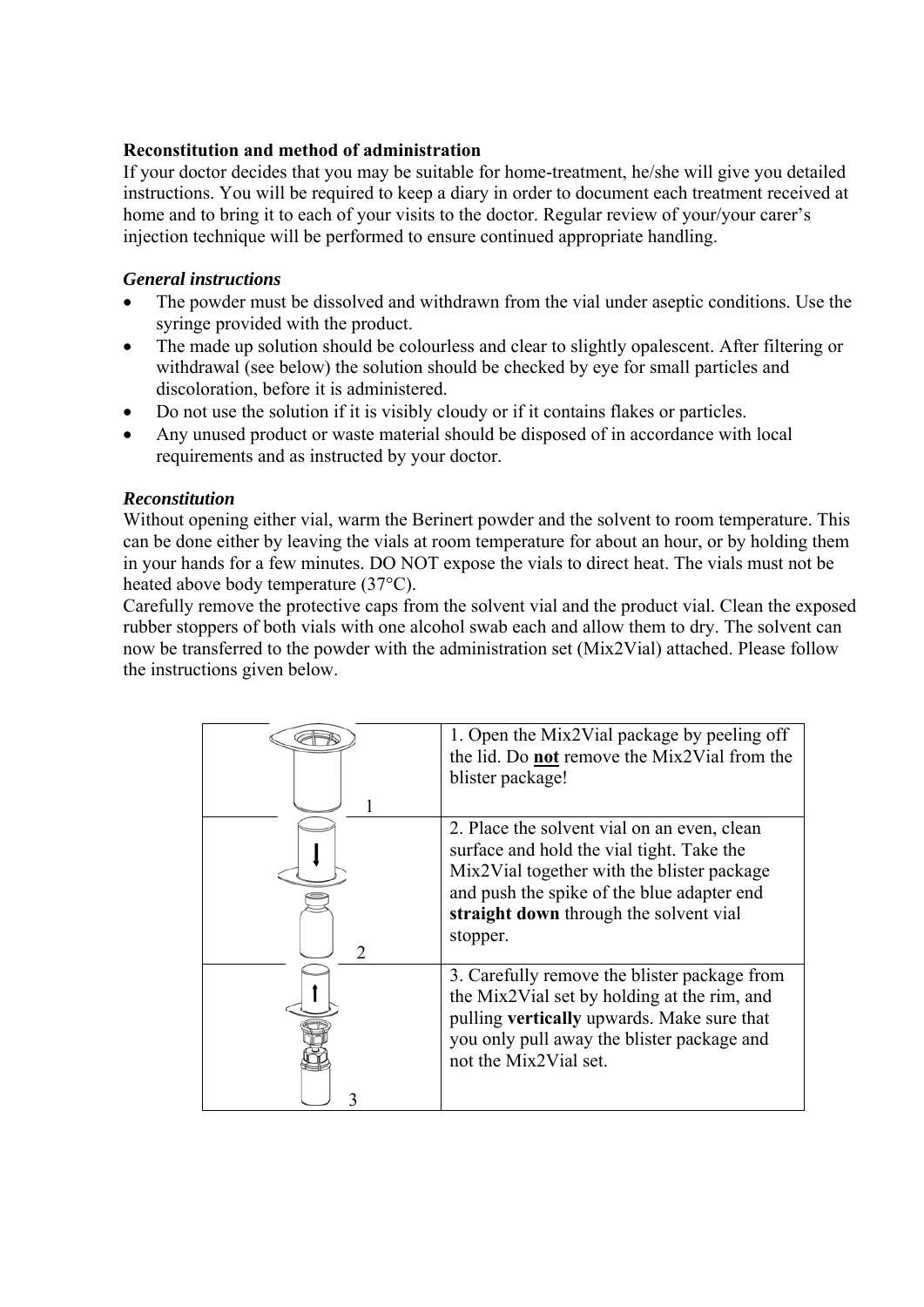| 4. Place the product vial on an even and firm<br>surface. Invert the solvent vial with the<br>Mix2Vial set attached and push the spike of<br>the transparent adapter end straight down<br>through the product vial stopper. The solvent<br>will automatically flow into the product vial. |
|-------------------------------------------------------------------------------------------------------------------------------------------------------------------------------------------------------------------------------------------------------------------------------------------|
| 5. With one hand grasp the product-side of<br>the Mix2Vial set and with the other hand<br>grasp the solvent-side and unscrew the set<br>carefully counterclockwise into two pieces.<br>Discard the solvent vial with the blue<br>Mix2Vial adapter attached.                               |
| 6. Gently swirl the product vial with the<br>transparent adapter attached until the<br>substance is fully dissolved. Do not shake.                                                                                                                                                        |
| 7. Draw air into an empty, sterile syringe. Use<br>the syringe provided with the product. While<br>the product vial is upright, connect the<br>syringe to the Mix2Vial's Luer Lock fitting by<br>screwing clockwise. Inject air into the product<br>vial.                                 |
|                                                                                                                                                                                                                                                                                           |

*Withdrawal and application* 

| 8. While keeping the syringe plunger pressed,<br>invert the system upside down and draw the<br>solution into the syringe by pulling the<br>plunger back slowly. |
|-----------------------------------------------------------------------------------------------------------------------------------------------------------------|
|                                                                                                                                                                 |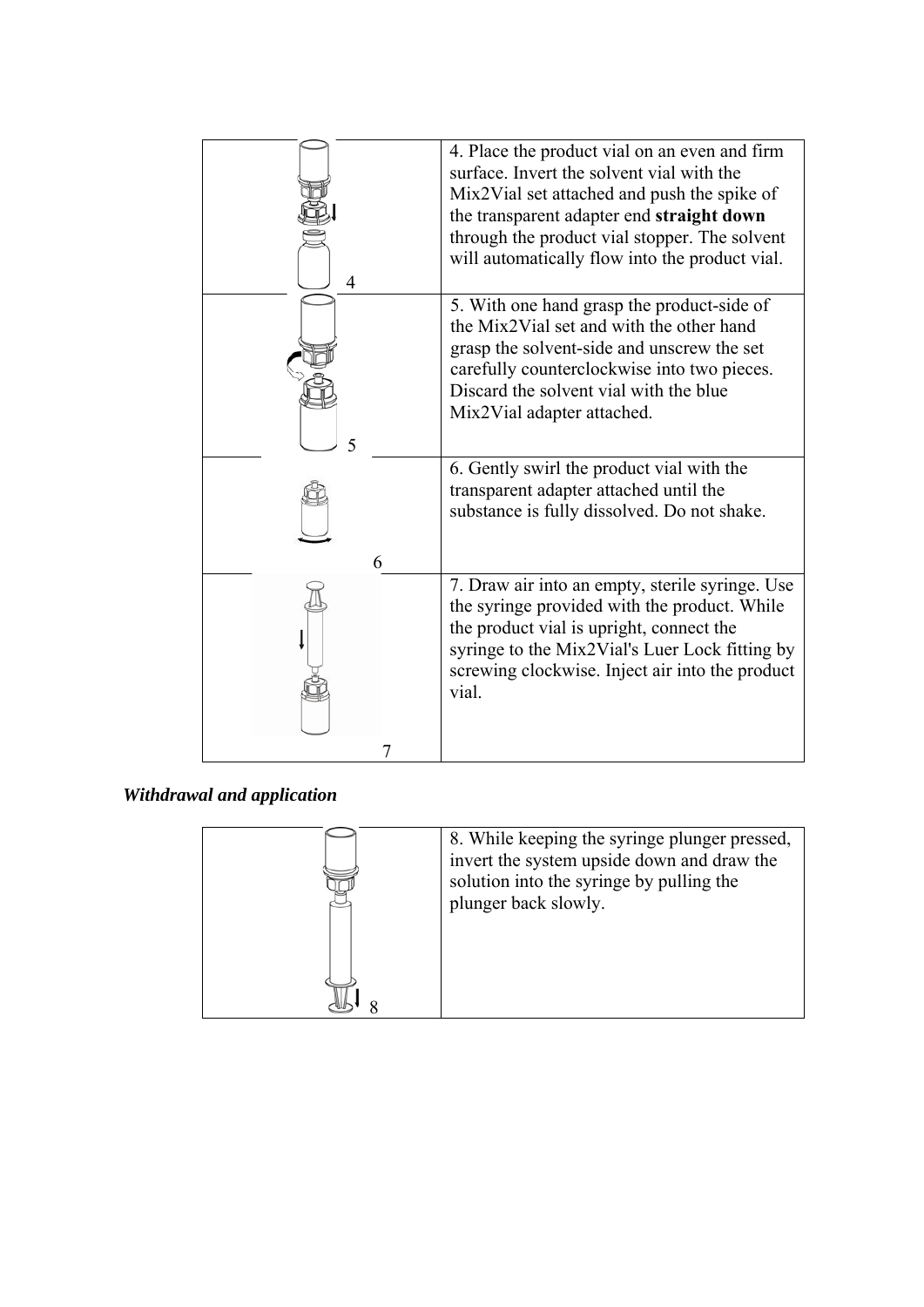

# *Administration*

# **Self-Administration (subcutaneous administration)**

Your doctor will teach you how to safely administer Berinert. Once you learn how to self-administer, follow the instructions provided below.

# **Table 2. Berinert Self-Administration Instructions**

| <b>Step 1: Assemble supplies</b>                                                                                                                |          |
|-------------------------------------------------------------------------------------------------------------------------------------------------|----------|
| Gather the Berinert syringe, the following disposable supplies,<br>and other items (sharps or other container, treatment diary or log<br>book): |          |
| Hypodermic needle or S.C. infusion set                                                                                                          |          |
| Sterile syringe (Use a silicone-free syringe)                                                                                                   |          |
| Alcohol wipes<br>$\bullet$                                                                                                                      |          |
| Gloves (if recommended by your healthcare provider)                                                                                             |          |
| <b>Step 2: Clean surface</b>                                                                                                                    |          |
| Thoroughly clean a table or other flat surface using alcohol<br>wipes.                                                                          |          |
| <b>Step 3: Wash hands</b>                                                                                                                       |          |
| Thoroughly wash and dry your hands.                                                                                                             |          |
| If you have been told to wear gloves when preparing your<br>infusion, put the gloves on.                                                        |          |
| <b>Step 4: Prepare injection site</b>                                                                                                           |          |
| Select an area on your abdominal area (stomach) for the<br>injection unless your doctor has told you to use another area<br>(Figure 1).         |          |
| Use a different place from your last injection; you should<br>rotate the places where you are injecting.                                        | noc      |
| New injection sites should be at least 2 inches (5 centimeters)<br>away from the place where you gave yourself an injection                     | Figure 1 |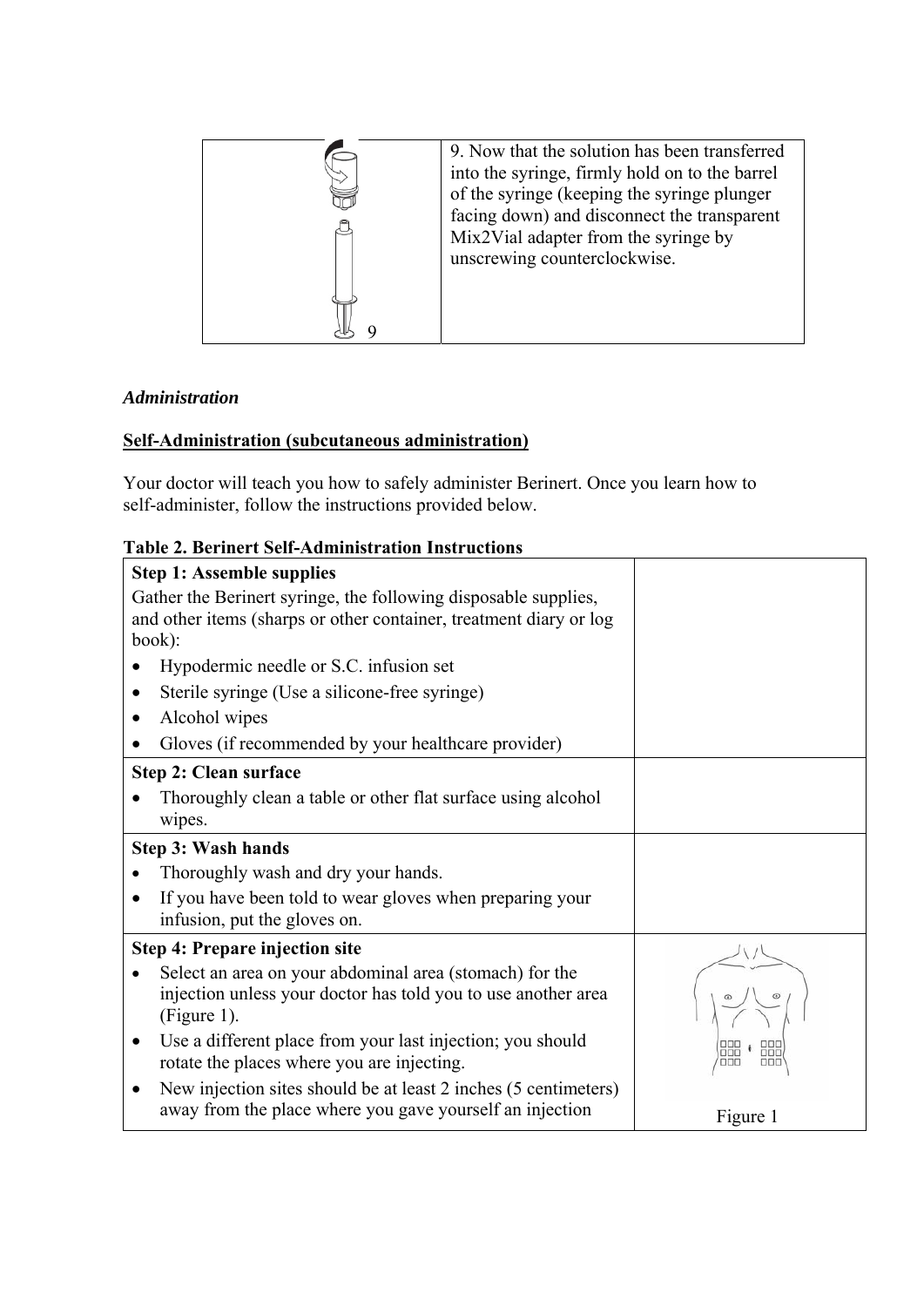| before.                                                                                                                                                                            |          |
|------------------------------------------------------------------------------------------------------------------------------------------------------------------------------------|----------|
| Never give yourself an injection in areas where the skin is<br>itchy, swollen, painful, bruised, or red.                                                                           |          |
| Avoid giving yourself injections in places where you have<br>٠<br>scars or stretch marks.                                                                                          |          |
| Clean the skin at the injection site with an alcohol swab and<br>let the skin dry (Figure 2).                                                                                      | Figure 2 |
| Step 5: Injection in the abdominal area<br>As instructed by your healthcare provider:                                                                                              |          |
| Attach a hypodermic needle or S.C. infusion set (butterfly) to<br>the syringe as instructed by your healthcare provider. Prime the<br>needle or tubing as required and instructed. |          |
| Injection with Hypodermic Needle:                                                                                                                                                  | Figure 3 |
| Insert the needle into the fold of skin (Figure 3).                                                                                                                                |          |
| Injection by S.C Infusion Set:                                                                                                                                                     |          |
| Insert the needle into the fold of skin (Figure 4).                                                                                                                                |          |
|                                                                                                                                                                                    | Figure 4 |
| Step 6: Clean up                                                                                                                                                                   |          |
| After injecting the entire amount of Berinert, remove the needle.                                                                                                                  |          |
| Discard any unused solution and all administration equipment in<br>an appropriate manner as per local requirements.                                                                |          |
| <b>Step 7: Record treatment</b>                                                                                                                                                    |          |
| Record the lot number from the Berinert vial label in your<br>treatment diary or log book with the date and time of infusion<br>every time you use Berinert.                       |          |

# **4. Possible side effects**

Like all medicines, this medicine can cause side effects, although not everybody gets them.

# **Please contact your doctor immediately**

- **if any of the side effects occur, or**
- **if you notice any side effects not listed in this leaflet.**

Undesired reactions with Berinert are rare.

The following side effects have been observed very commonly (may affect more than 1 in 10 people):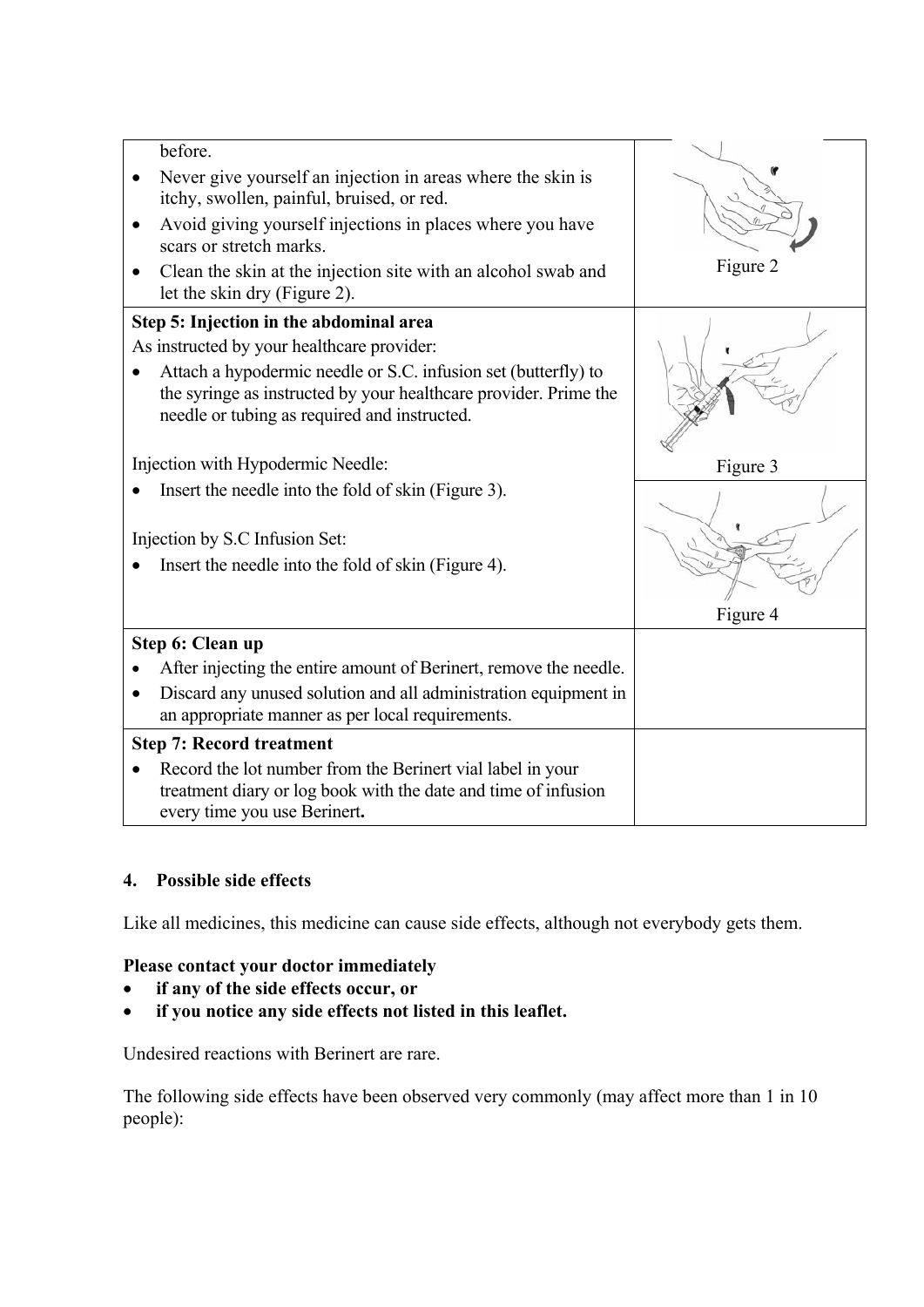- Reactions at the site where the injection was given (bruising, coldness, discharge, erythema, haematoma, haemorrhage, induration, oedema, pain, pruritus, rash, scar, swelling, urticaria, warmth).
- Nasopharyngitis (runny or stuffy nose, sneezing, watery eyes).

The following side effects have been observed commonly (may affect up to 1 in 10 people):

- Hypersensitive or allergic reactions (such as hypersensitivity, pruritus, rash and urticaria).
- Dizziness

### **Reporting of side effects**

If you get any side effects, talk to your doctor or pharmacist. This includes any possible side effects not listed in this leaflet. You can also report side effects directly (see details below). By reporting side effects you can help provide more information of the safety of this medicine.

### **Ireland:**

HPRA Pharmacovigilance Earlsfort Terrace IRL - Dublin 2 Tel: +353 1 6764971 Fax: +353 1 6762517 Website: www.hpra.ie e-mail: medsafety@hpra.ie

### **Malta:**

ADR Reporting Website: www.medicinesauthority.gov.mt/adrportal

# **5. How to store Berinert**

- Keep this medicine out of the sight and reach of children.
- Do not use this medicine after the expiry date, which is stated on the label and carton after EXP.
- Do not store above 30°C.
- Do not freeze.
- Keep the vial in the outer carton, in order to protect from light.
- Berinert does not contain a preservative so the made-up solution should preferably be used immediately.
- If the made-up solution is not administered immediately it must be used within 8 hours and should only be stored in the **vial**.

# **6. Contents of the pack and other information**

#### **What Berinert contains**

#### *The active substance is:*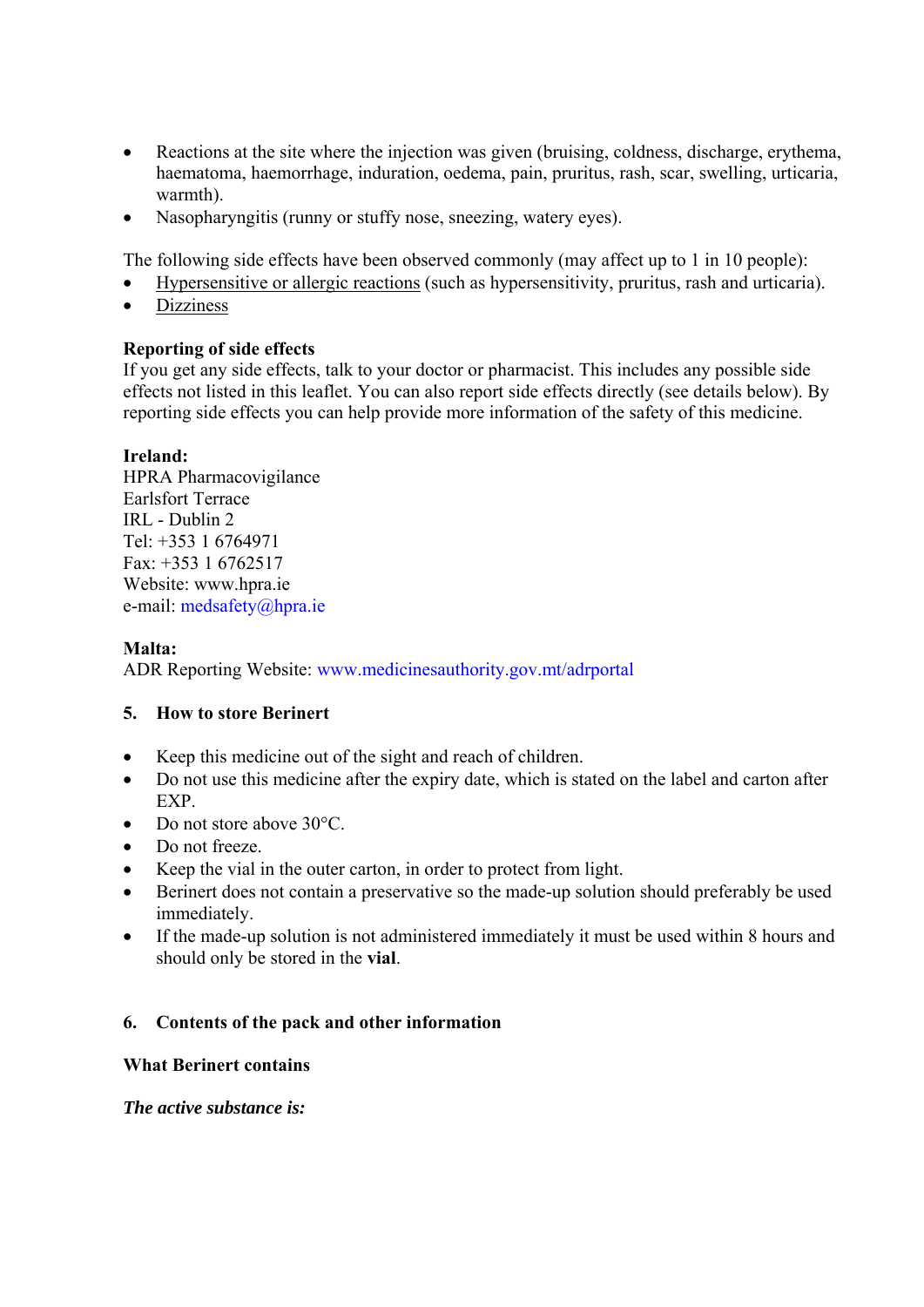Human C1-esterase inhibitor (2000 IU/vial; after reconstitution with 4 ml of water for injections 500 IU/ml) See section *"The following information is intended for healthcare professionals only"* for further information.

#### *The other ingredients are:*

Glycine, sodium chloride, sodium citrate *Solvent:* Water for injections

#### **What Berinert looks like and contents of the pack**

Berinert is presented as a white powder and is supplied with water for injections as solvent. The made-up solution should be colourless and clear to slightly opalescent.

### *Presentation*

Box containing: 1 vial with powder 1 vial with 4 ml water for injections 1 filter transfer device 20/20 Administration set (inner box): 1 disposable 5 ml syringe 1 hypodermic needle 1 subcutaneous injection set (butterfly) 2 alcohol swabs 1 plaster

Multipack for 5 x 2000 IU, including a box with 5 administration sets

Multipack for 20 x 2000 IU, including 4 boxes with 5 administration sets.

Not all pack sizes may be marketed.

#### **Marketing Authorisation Holder and Manufacturer**

CSL Behring GmbH Emil-von-Behring-Strasse 76 35041 Marburg Germany

#### **This medicinal product is authorised in the Member States of the EEA under the following names:**  Berinert 2000 I.E. Pulver und Lösungsmittel zur Herstellung einer Injektionslösung austria

Berinert 2000 IE, poeder en oplosmiddel